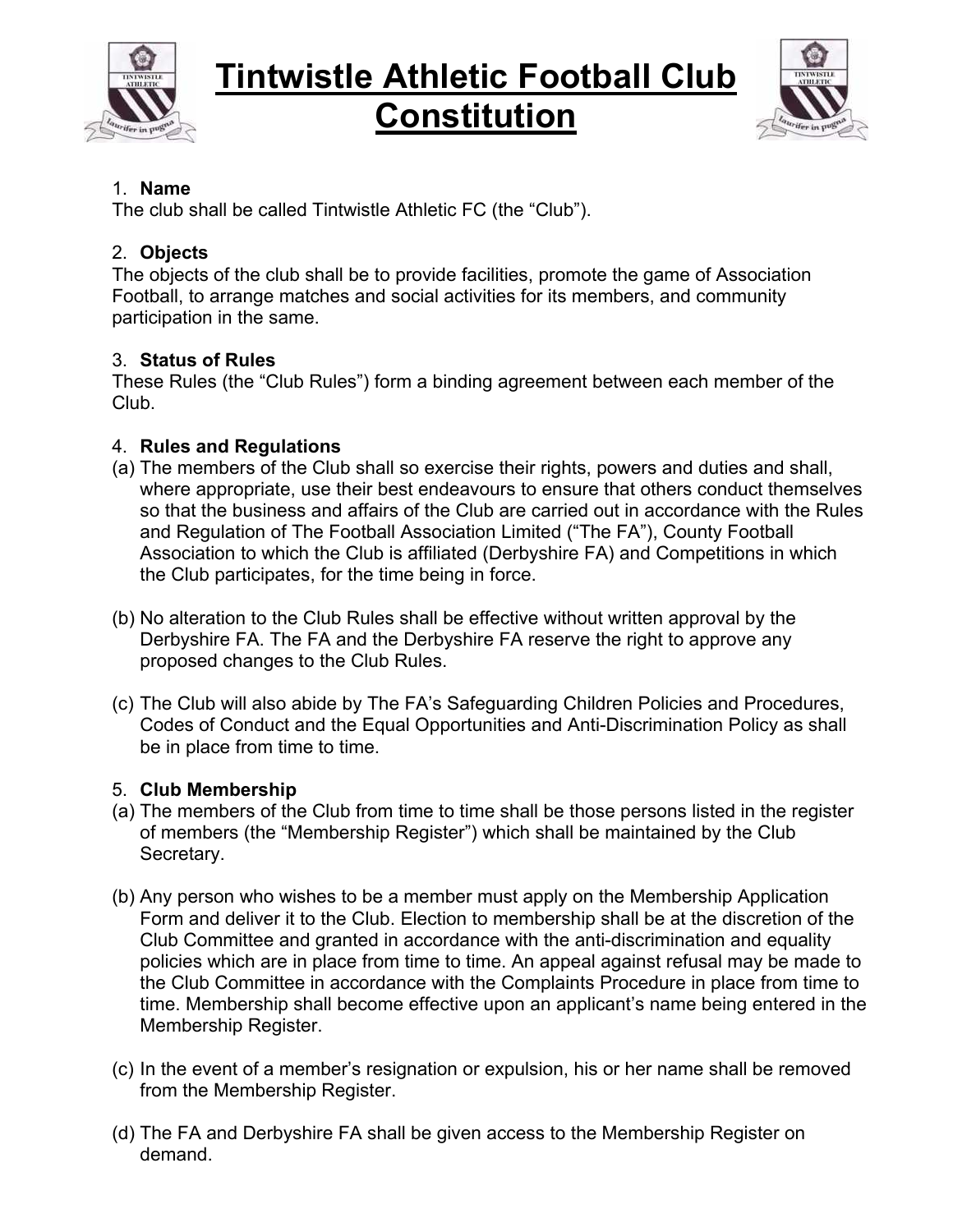### 6. **Annual Membership Fee**

- (a) An annual fee payable by each member shall be determined from time to time by the Club Committee and set at a level that will not pose a significant obstacle to community participation. Any fee shall be payable on a successful application for membership and annually by each member. Fees shall not be repayable.
- (b) The Club Committee shall have the authority to levy further subscriptions from the members as are reasonably necessary to fulfil the objects of the Club.

### 7. **Resignation and Expulsion**

- (a) A member shall cease to be a member of the Club if, and from the date on which, he/she gives notice to the Club Committee of his/her resignation. A member whose annual membership fee or further subscriptions is more than two (2) months in arrears shall be deemed to have resigned.
- (b) The Club Committee shall have the power to expel a member when, in its opinion, it would not be in the interests of the Club for them to remain a member. An appeal against such a decision may be made to the Club Committee in accordance with the Complaints Procedure in force from time to time.
- (c) A member who resigns or is expelled shall not be entitled to claim any, or any share or, any, of the income and assets of the Club (the "Club Property").

#### 8. **Club Committee**

- (a) The Club Committee shall consist of the following Club Officers: Chairperson, Treasurer, Secretary and up to fifteen (15) other members, all elected at an Annual General Meeting ("AGM").
- (b) Each Club Officer and Club Committee Member shall hold office from the date of appointment until the next AGM unless otherwise resolved at an Extraordinary General Meeting ("EGM"). One person may hold no more than two (2) positions of Club Officer at any time. The Club Committee shall be responsible for the management of all the affairs of the Club. Decisions of the Club Committee shall be made by a simple majority of those attending the Club Committee meeting. The Chairperson of the Club Committee meeting shall have a casting vote in the event of a tie. Meetings of the Club Committee shall be chaired by the Chairperson, or in their absence the secretary. The quorum for the transaction of the business of the Club Committee shall be three (3).
- (c) Decisions of the Club Committee shall be entered into the Minute Book of the Club to be maintained by the Club secretary.
- (d) Any member of the Club Committee may call a meeting of the Club Committee by giving not less than seven days' notice to all members of the Club Committee. The Club Committee shall hold not less than four (4) meetings per year.
- (e) An outgoing member of the Club Committee may be re-elected. Any vacancy on the Club Committee which arises between AGMs shall be filled by a member proposed by one (1) of the remaining Club Committee members and approved by simple majority of the remaining Club Committee members.
- (f) Save as provided for in the Rules and Regulations of The FA, the Derbyshire FA and any applicable Competition, the Club Committee shall have the power to decide all questions and disputes arising in respect of any issue concerning the Club Rules.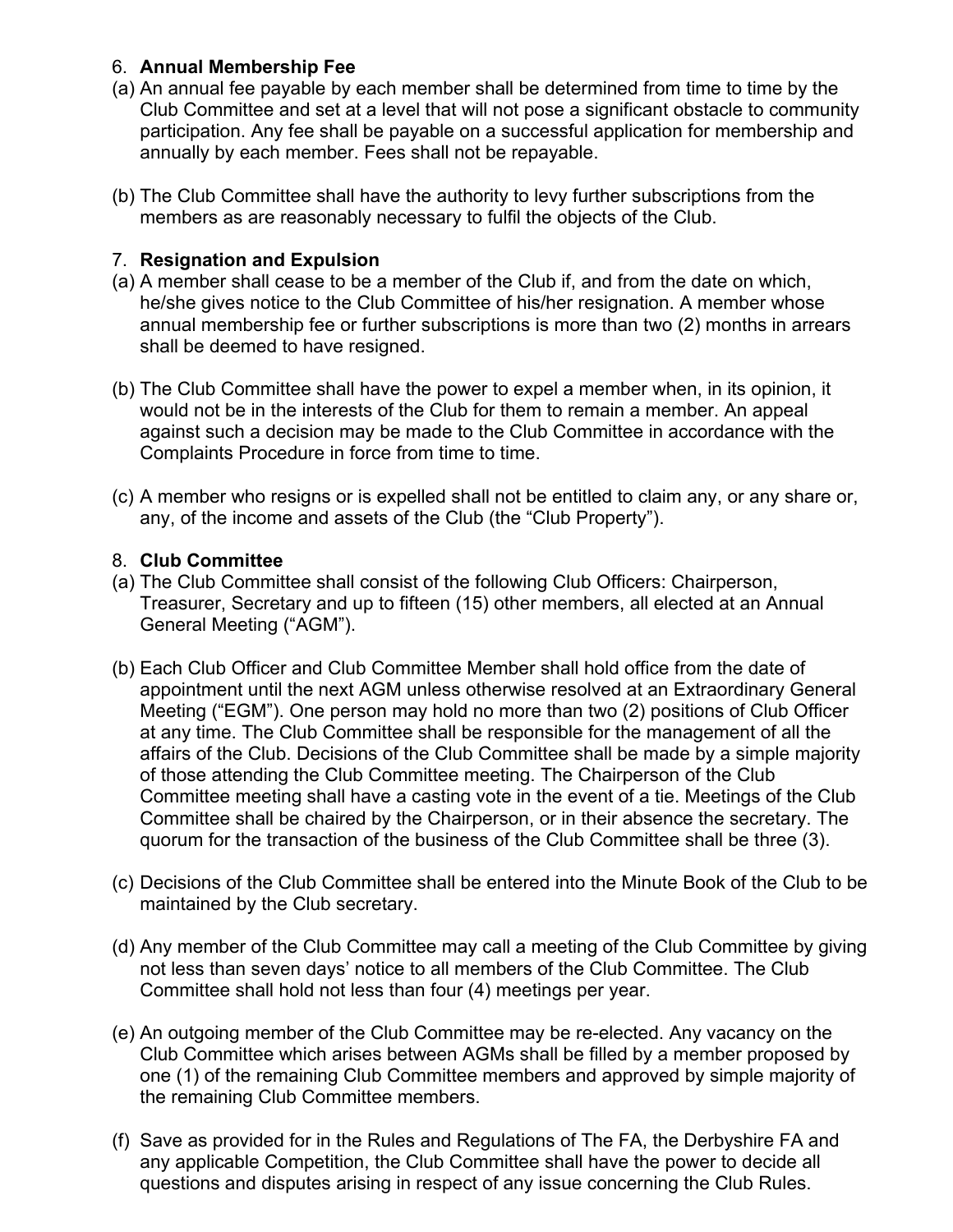(g) The position of a Club Officer shall be vacated is such a person is subject to a decision of The FA that such person by suspended from holding office or from taking part in any football activity relating to the administration or management of a football club.

## 9. **Annual and Extraordinary General Meetings**

- (a) An AGM shall be held in each year to:
	- (i) receive a report of the activities of the Club over the previous year;
	- (ii) receive a report of the Club's finances over the previous year;
	- (iii) elect members of the Club Committee; and
	- (iv) consider any other business.
- (b) Nominations for election of members as Club Officers or as members of the Club Committee shall be made in writing by the proposer and seconder, both of whom must be existing members of the Club, to the Club Secretary not less than 21 days before the AGM. Notice of any resolution to be proposed at the AGM shall be given in writing to the Club Secretary not less than 21 days before the Meeting.
- (c) An EGM may be called at any time by the Club Committee and shall be called within 21 days of the receipt by the Club secretary of a requisition in writing, signed by not less than five members, stating the purposes for which the Meeting is required and the resolutions proposed. Business at an EGM may be any business that may be transacted at an AGM.
- (d) The Secretary shall send to each member at their last known address written notice of the date of a General Meeting (whether an AGM or an EGM) together with the resolutions to be proposed at least 14 days before the meeting.
- (e) The quorum for a General meeting shall be 6.
- (f) The Chairperson, or in their absence a member selected by the Club Committee, shall take the chair. Each member present shall have one vote and resolutions shall be passed by a simple majority. In the event of an equality of votes, the Chairperson of the Meeting shall have a casting vote.
- (g) The Club Secretary, or in their absence a member of the Club Committee, shall enter the Minutes of General Meetings into the Minute Book of the Club.

#### 10.**Club Teams**

At its first meeting following each AGM, the Club Committee shall appoint a Club member to be responsible for each of the Club's football teams. The appointed members shall be responsible for managing the affairs of the team. The appointed members shall present to the Club Committee at its last meeting prior to an AGM a written report of the activities of the team.

#### 11.**Club Finances**

(a) A bank account shall be opened and maintained in the name of the Club (the "Club Account"). Designated account signatories shall be the Club Chairperson, the Club Secretary and the Club Treasurer. No sum shall be drawn from the Club Account except by cheque signed by two or three designated signatories. All monies payable to the Club shall be received by the Treasurer and deposited in the Club Account.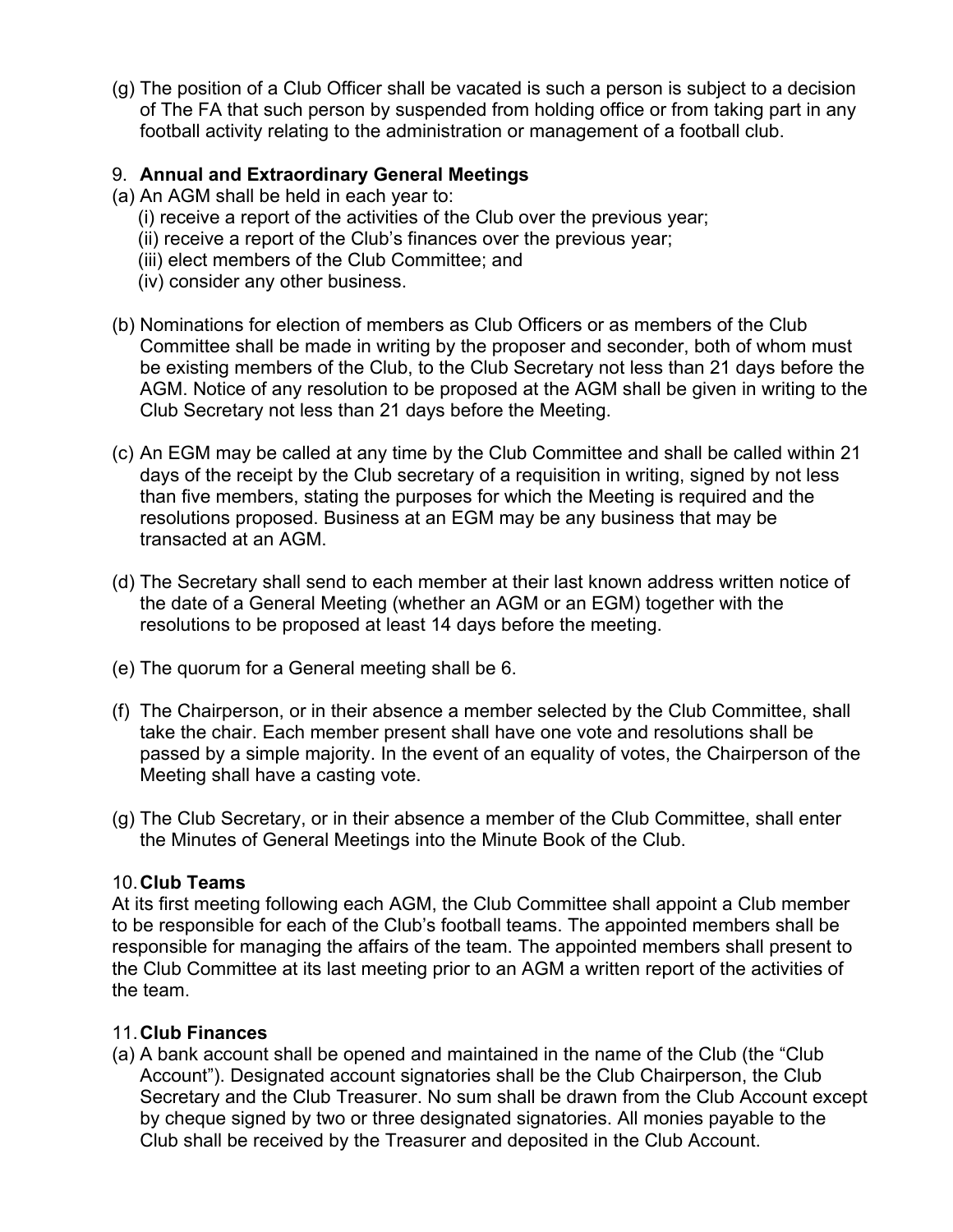- (b) The Club Property shall be applied only in furtherance of the objects of the Club. The distribution of profits or proceedings arising from the sale of Club property to members is prohibited.
- (c) The Club Committee shall have the power to authorise the payment of remuneration and expenses to any member of the Club (although a Club shall not remunerate a member for playing) and to any other person or persons for services rendered to the Club.
- (d) The Club may provide sporting and related social facilities, sporting equipment, coaching courses, insurance cover, medical treatment, away match expenses, postmatch refreshments and other ordinary benefits of Community Amateur Sports Clubs as provided for in the Finance Act 2002.

(e) The Club may also in connection with the sports purpose of the Club:

(i) sell and supply food, drink and related sports clothing and equipment;

(ii) employ members (although not for playing) and remunerate them for providing goods and service, on fair terms set by the Club Committee without the person concerned being present;

(iii) pay for reasonable hospitality for visiting teams and guests; and

(iv) indemnify the Club Committee and members acting properly in the course of the running of the Club against any liability incurred in the proper running of the Club (but only to the extent of its assets).

- (f) The Club shall keep accounting records for recording the fact and nature of all payments and receipts so as to disclose, with reasonable accuracy, at any time, the financial position, including the assets and liabilities of the Club. The Club must retain its accounting records for a minimum of six (6) years.
- (g) The Club shall prepare an annual "Financial Statement" in such format as shall be available for the FA from time to time. The Financial Statement shall be verified by an independent, appropriately qualified accountant and shall be approved by members at a General Meeting. A copy of any Financial Statement shall, on demand, be forwarded to The FA.
- (h) The Club Property, other than the club Account, shall be vested in not less than two (2) and not more than four (4) custodians, one of whom shall be the Treasurer (the "Custodians"), who shall deal with the Club Property as directed by decisions of the Club Committee, and entry in the Minute Book shall be conclusive evidence of such a decision.
- (i) The Custodians shall be appointed by the Club Committee in a General Meeting and shall hold office until death or resignation unless removed by a resolution passed at a General Meeting.
- (j) On their removal or resignation, a Custodian shall execute a Conveyance in such form as is published by The FA from time to time to a newly elected Custodian or the existing Custodian as directed by the Club Committee. The Club shall, on request, make a copy of any Conveyance available to The FA. On the death of a Custodian, any Club Property vested in them shall vest automatically in the surviving Custodians. If there is only one surviving Custodian, an EGM shall be convened as soon as possible to appoint another Custodian.